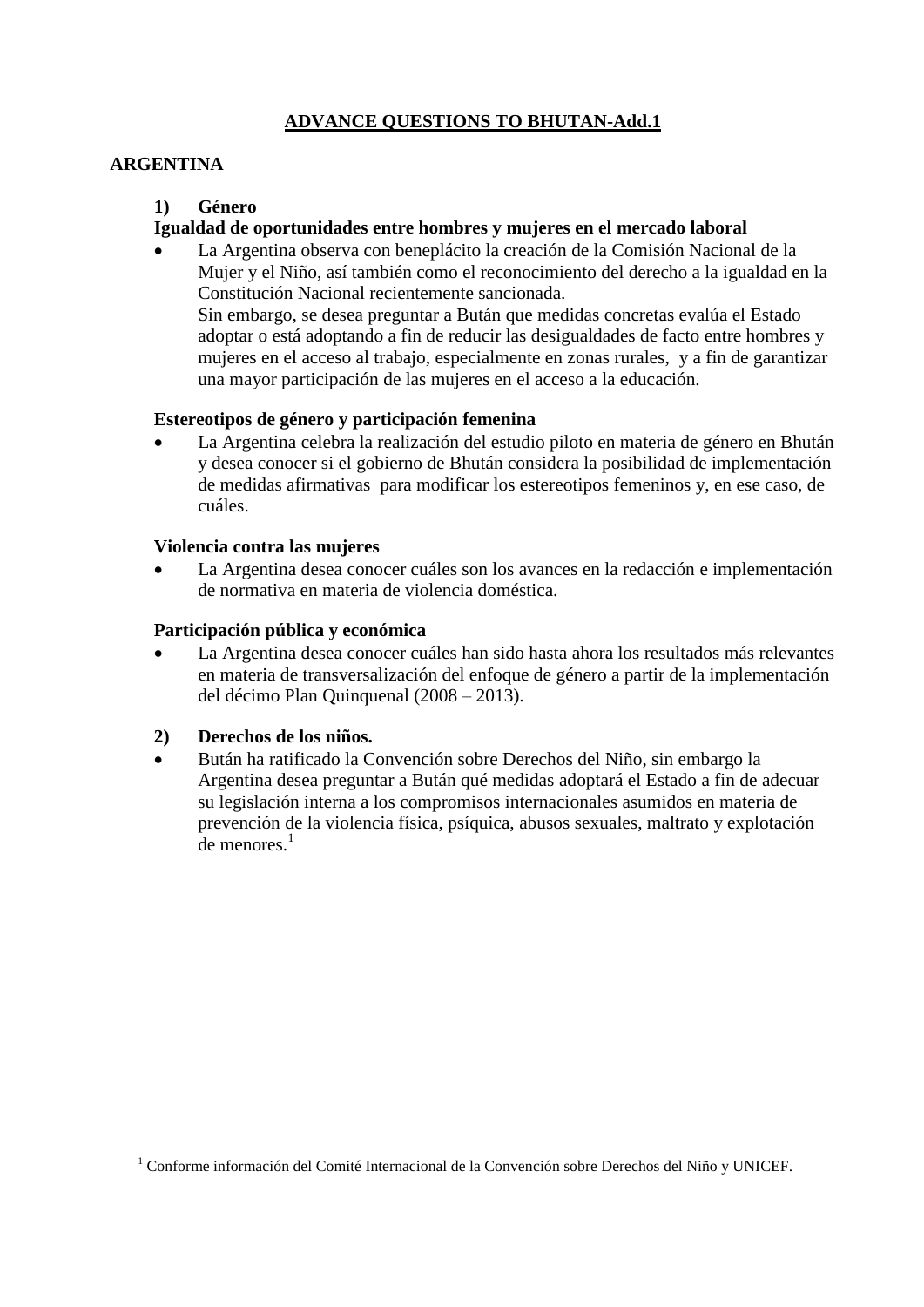# **CZECH REPUBLIC**

- Does the Government of Bhutan intend to accede to the Convention against Torture and Other Cruel, Inhuman or Degrading Treatment or Punishment and to the 1951 Convention on the Status of Refugees and its 1967 Protocol?
- Has the Government of Bhutan considered issuing a standing invitation to the Special Procedures of the Human Rights Council?
- We appreciate that the Government of Bhutan has banned corporal punishment in schools. Which further steps is the Government of Bhutan taking or preparing to counter violence against children and in particular of unaccompanied and separated refugee children?
- What specific measures has the Government of Bhutan adopted or is preparing to ensure national implementation of its international obligations from the international human rights treaties as e.g. to ensure protection of the right to privacy and nondiscrimination, in particular of women and persons of minority sexual orientation or gender identity. How is ensured effective access of possible victims to remedial mechanisms as was recommended i.a. by Committee on the Elimination of Discrimination against Women?

# **DENMARK**

- Recognize transformation from monarchy to democracy. Strongly urge the Government to ratify the four remaining core UN conventions on human rights (civil and political rights (ICCPR), economic, social and cultural rights (ICESCR), torture (CAT) and racial discrimination (CERD)). Denmark and the EU attach great importance not only to the ratification of international human rights instruments, but to the implementation of these, and the continued improvement of respect for human rights violations on the ground
- How will the Government continue to work on improving the equal treatment of all ethnic groups, which also is part of institutionalizing the Bhutanese democracy? Ensuring the Bhutanese citizenship of children, if the father is not recognized or being non-Bhutanese? Urge the Cabinet Committee and the Parliament's Human Rights Committee to continue the liberalization of the requirement of No Objection Certificates for higher education or employment.
- How to revitalize the process of repatriation, including considerations of inception of processing genuine humanitarian cases, e.g. of orphans and elderly people?

# **LATVIA**

 According to the information by the Office of the UN High Commissioner for Human Rights, 66 countries from different regions of the world have issued standing invitations to all special procedures of the Human Rights Council.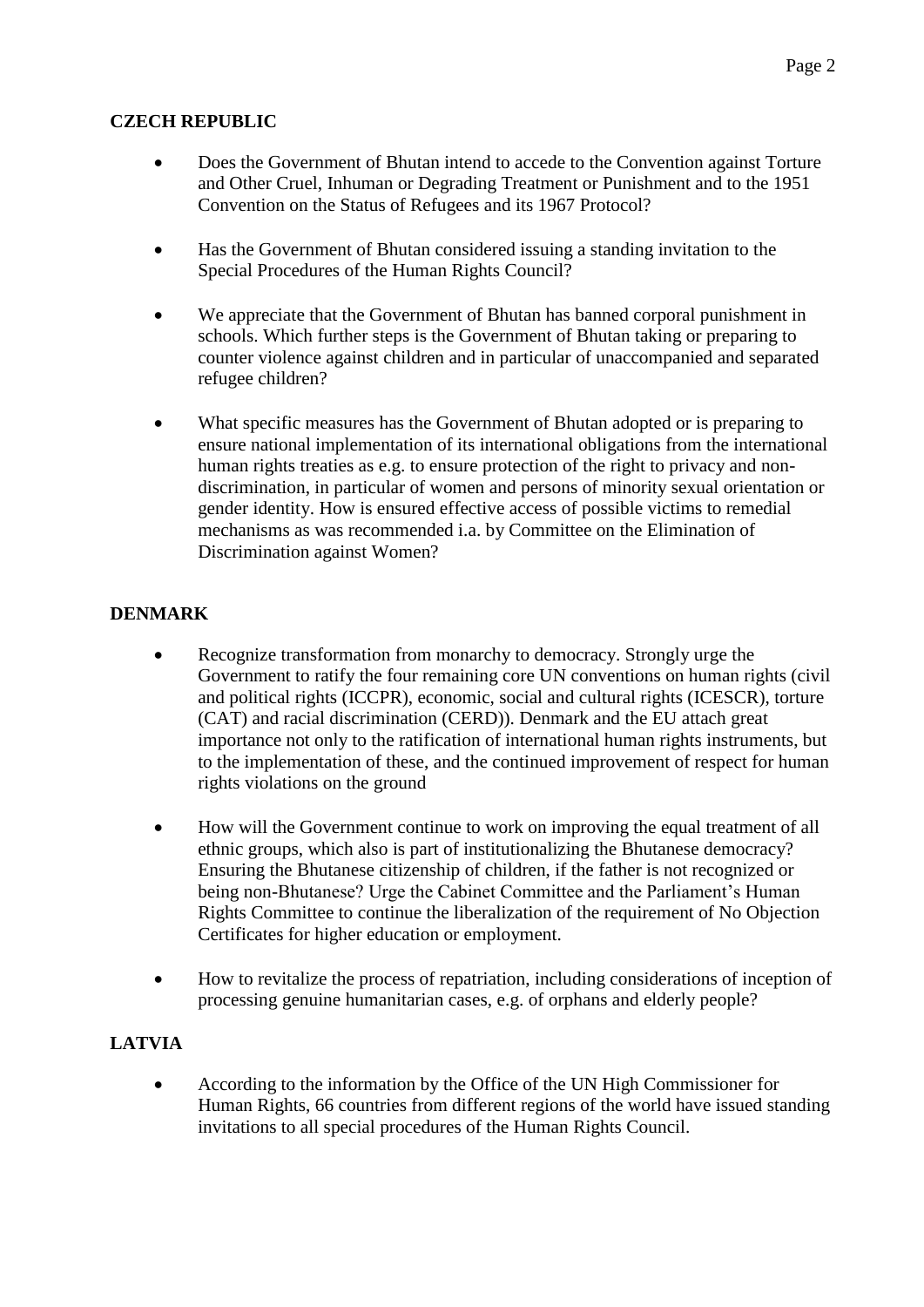• Considering previous cooperation of Bhutan with special procedures mandate holders and despite two still pending requests by Special Rapporteurs to visit Bhutan - would your country consider extending a standing invitation to all special procedures of the Human Rights Council in the future?

## **NEPAL**

- The Working Group on Minorities in 2005 received a report alleging that the Lhotsampa minority community had been most affected by the policies of assimilation, exclusion, and eviction and that those policies had resulted in the expulsion of one-sixth of Bhutan"s population. A 2005 report of the Working Group on Minorities indicated that the Lhotsampa suffers religious intolerance, and that under *Driglam Namza* many southern Bhutanese were "encouraged" to follow Buddhist teachings and practices while the few Hindu religious institutions like *Pathsalas* in the southern belt were closed down. Bhutan has heavily relied its arguments in the national report on the urgency of protecting their distinct culture and national identity and sidelining the issues of their obligations under international human rights laws to provide equal protection to all of its citizens without discrimination. This goes contrary to the basic and fundamental rights of the minority populations as enshrined in the UDHR.
- What measures has Bhutan taken so far and will take in the near future to address the alleged violations of the rights of the minorities as raised in the report of the Working Group on Minorities?
- CRC was concerned about the number of refugee children who have been separated from their family in Bhutan and over the lack of measures to achieve family reunification. It recommended that Bhutan enhance efforts to find a prompt solution for the return of Bhutanese refugee, with particular attention to children and women and reunification with their families; and ensure the transparency of the procedure for the determination of the nationality of refugees, based on the right to a nationality and the right to leave and return to one"s country, with due consideration of the best interests of the child. It also recommended that Bhutan seek assistance from UNHCR and the International Committee of the Red Cross with regard to refugee children, return, resettlement and family reunification.
- What measures has the Government of Bhutan taken to implement those recommendations and, if not done so far, what timeframe it envisions to implement those recommendations of the CRC?
- As outlined in the summary of stakeholder"s submission, Lhotshampas in Bhutan are divided into seven categories and then such categorization has been used as a tool to evict Lhotshampas or to declare them non-national in an arbitrary manner. In some cases members of the same family have been placed in different categories. Following a nationwide census carried out in Bhutan in 2005, in which 81,976 of its population were declared as "non-national residents". All of those classified as "nonnational residents" are said to be Lhotshampas and their children whose citizenship status was eroded by various measures taken since the end of the 1980s. As reported in the summary, Bhutan's existing citizenship laws has no adequate provision for a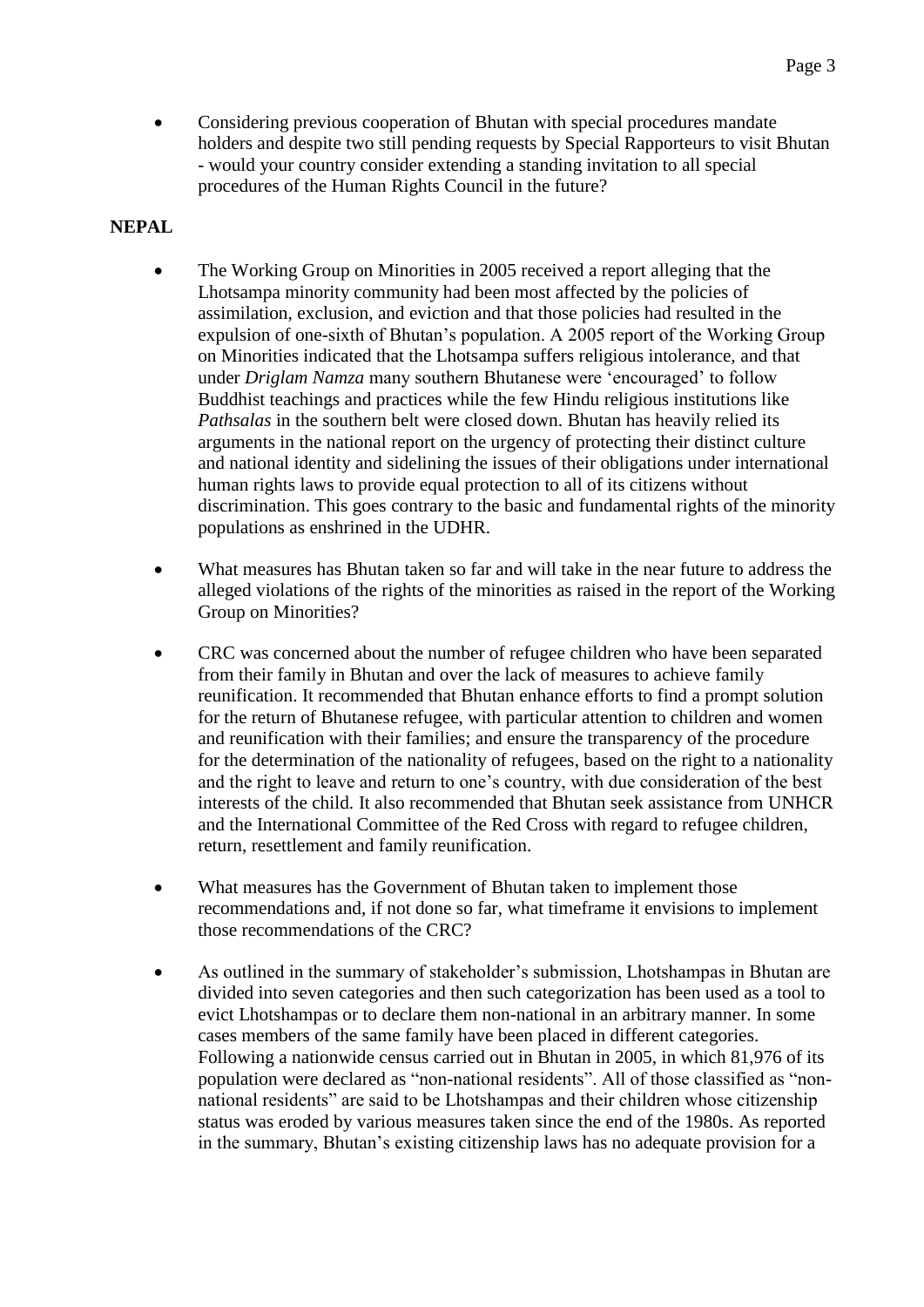child to acquire a nationality at birth in accordance with article 7 of the CRC. For those people who through the F1-F7 categorization process have been marginalized and rendered *de facto* stateless in their own country, the provisions of the 1985 Citizenship Act make it difficult to regularize their status.

- What plan does the Government of Bhutan have to correct such anomalies in its legal regime and within what timeframe?
- The stakeholder"s submission states that it would be impossible for Bhutanese refugees seeking repatriation to their own country to fulfill the conditions set out in the 1985 Citizenship Act. The option of repatriation for those refugees who wish to and have the right to return to their country depends on a proper resolution of the nationality status of those people in Bhutan who are currently denied citizenship. It also states that the Bhutanese Government has not only succeeded in the mass expulsion and de-nationalization of a large proportion of its Lhotshampa population but also in systematically denying the rights of the refugees to return to their own country. Stakeholders further noted that in 2003, Bhutan agreed to accept the return of a limited number of refugees who were verified as genuine citizens of Bhutan. However, it failed to implement this policy and no refugees were allowed to return.
- When would the Government of Bhutan allow its people now living as refugees abroad to return home in dignity and honour and participate in national political life?
- The commitment of Bhutan as expressed in paragraph 87 of the National Report, "to finding a lasting solution through the bilateral process, based on agreements already reached between the governments of Bhutan and Nepal" appears misleading. After Bhutan abruptly walked out of the bilateral process in December 2003, it has never returned to the table. Nepal"s sincere attempts to reopen talks over the repatriation of verified refugees and finding a lasting solution to the protracted refugee situation have failed to materialize due to the policy of evasion adopted by Bhutan.
- Does Bhutan have any timeframe to return to dialogue to initiate the process of taking back the already verified refugees?

# **UNITED KINGDOM OF GREAT BRITAIN AND NORTHERN IRELAND**

- Could you please elaborate further on the role civil society in Bhutan played in the preparation of your national report for this process?
- What plans does the Bhutanese Government's have to decriminalise homosexuality?
- We understand that steps have been taken to promote gender equality, can you expand on steps that have been taken to actively promote full, active and equal female participation in parliament and at all levels of government?
- It has been stated that independent human rights organisations are not allowed to register in Bhutan. Could you please clarify whether a national human rights institution in Bhutan currently exists and whether or not it complies with the Paris principles?